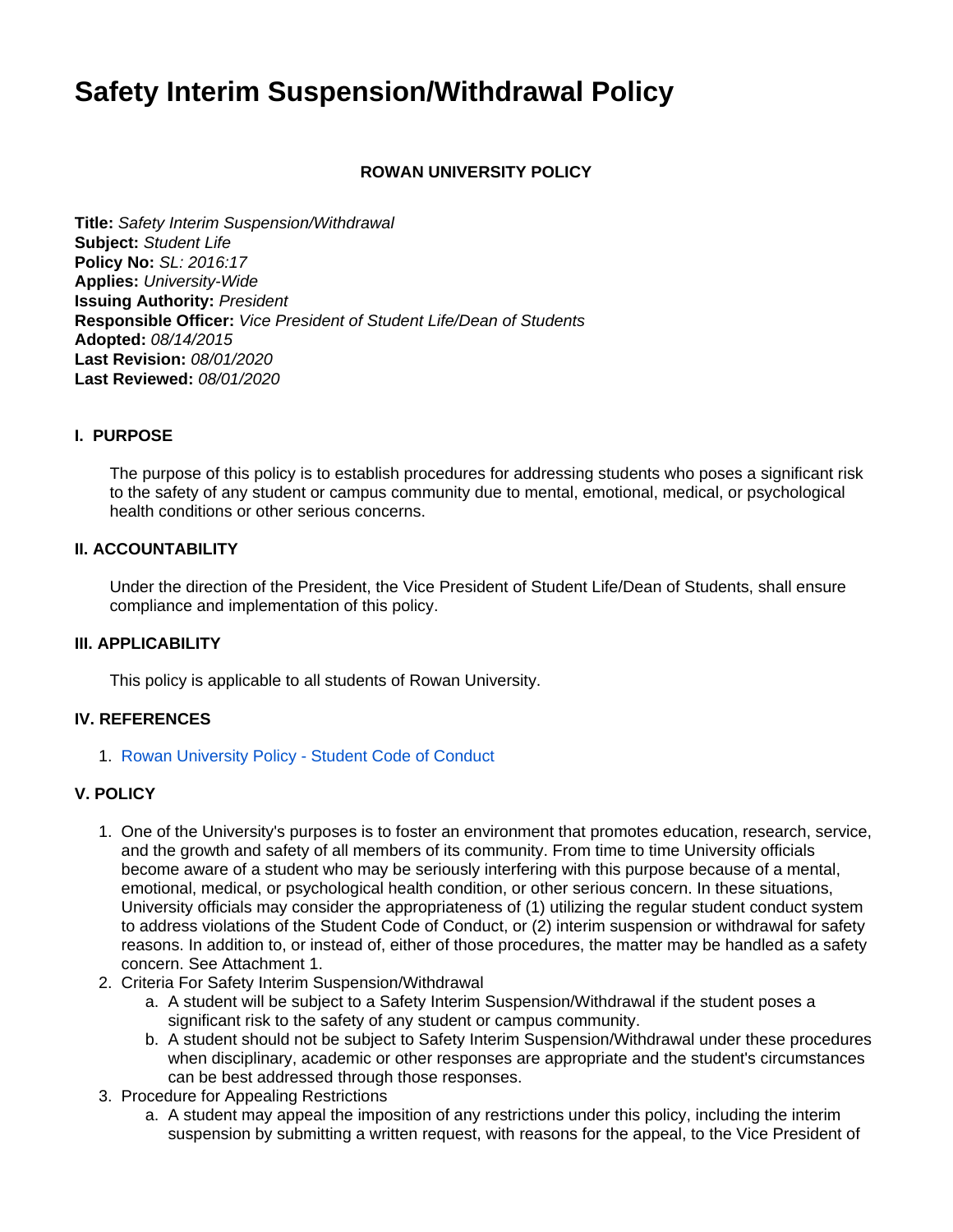Student Life/Dean of Students (or designee) within five (5) business days of receiving notice of any restrictions imposed by this policy.

- b. The decision of the Vice President is the final decision of the University.
- 4. Procedure For Safety Withdrawal Appeal
	- a. A student who is withdrawn from the University due to protective health or safety reasons may appeal the decision to the Vice President of Student Life/Dean of Students (or designee). The appeal must be in writing stating the reasons for the appeal and must be received within five (5) business days of the date the student received notification from the Vice President of Student Life /Dean of Students (or designee).
	- b. The decision of the Vice President of Student Life/Dean of Students is the final decision of the University. See Attachment 2.
- 5. Reinstatement From an Interim Suspension
	- a. A student seeking reinstatement from an interim suspension will be asked to provide information demonstrating that a significant risk no longer exists. Acceptable evidence includes a report from a licensed psychiatrist, psychologist, mental health professional, or physician (pertaining to the situation) of the student's choosing. See Attachment 3.
- 6. Failure to Complete the Evaluation Process
	- a. A student who fails to complete the required evaluation process will not be permitted to return to the University until the outstanding matter is resolved.
- 7. Refund Appeal
	- a. If a student is unable to return as a result of a continuing significant risk to the safety of any student or the campus community, the student may request a ["](https://sites.rowan.edu/academic-affairs/officeofacademicaffairs/registration-adjustment-after-a-deadline/index.html)[Registration Adjustment after a](https://sites.rowan.edu/registrar/registration-information/registration-adjustments.html)  [Deadline"](https://sites.rowan.edu/registrar/registration-information/registration-adjustments.html) pursuant to applicable policy. The appropriate withdrawal request form can also be found [\(](https://sites.rowan.edu/academic-affairs/officeofacademicaffairs/registration-adjustment-after-a-deadline/index.html)[Withdrawal request forms](https://sites.rowan.edu/registrar/registration-information/registration-adjustments.html)[\)](https://sites.rowan.edu/academic-affairs/officeofacademicaffairs/registration-adjustment-after-a-deadline/index.html). The decision rendered is final.

## **VI. ATTACHMENTS**

- 1. Attachment 1- Procedures For A Safety Interim Suspension
- 2. Attachment 2 Procedure For Safety Withdrawal Appeal
- 3. Attachment 3 Reinstatement From An Interim Suspension

# ATTACHMENT 1

# **PROCEDURES FOR A SAFETY INTERIM SUSPENSION**

A Safety Interim Suspension is a preliminary action taken to protect the safety of any student or campus community, and is not a penalty.

- 1. Failure of a student to provide the required information may result in an involuntary withdrawal or a referral to the student conduct system.
- 2. At any time a student may apply for a voluntary withdrawal or [Leave of Absence](https://sites.rowan.edu/student-success/leave-return-rowan/leave-of-absence/leave-of-absence-application.html) by submitting the necessary information pursuant to applicable policy.
- 3. If safety of students or campus community is an immediate concern, the University may take interim action to protect any member of the University community.
- 4. By a Safety Interim Suspension/Withdrawal, the University may remove a student from any or all University premises when the Vice President of Student Life/Dean of Students (or designee), after consultation with the Situation Threat Assessment Team, after considering the best available objective information determines that, a significant risk to student or campus safety exists.
- 5. In making the determination, the team shall make an individualized assessment, taking into consideration the risks of safety to the student or campus community, the nature, duration, probability, and severity of the risk, and whether mitigating measures are available to minimize the risk.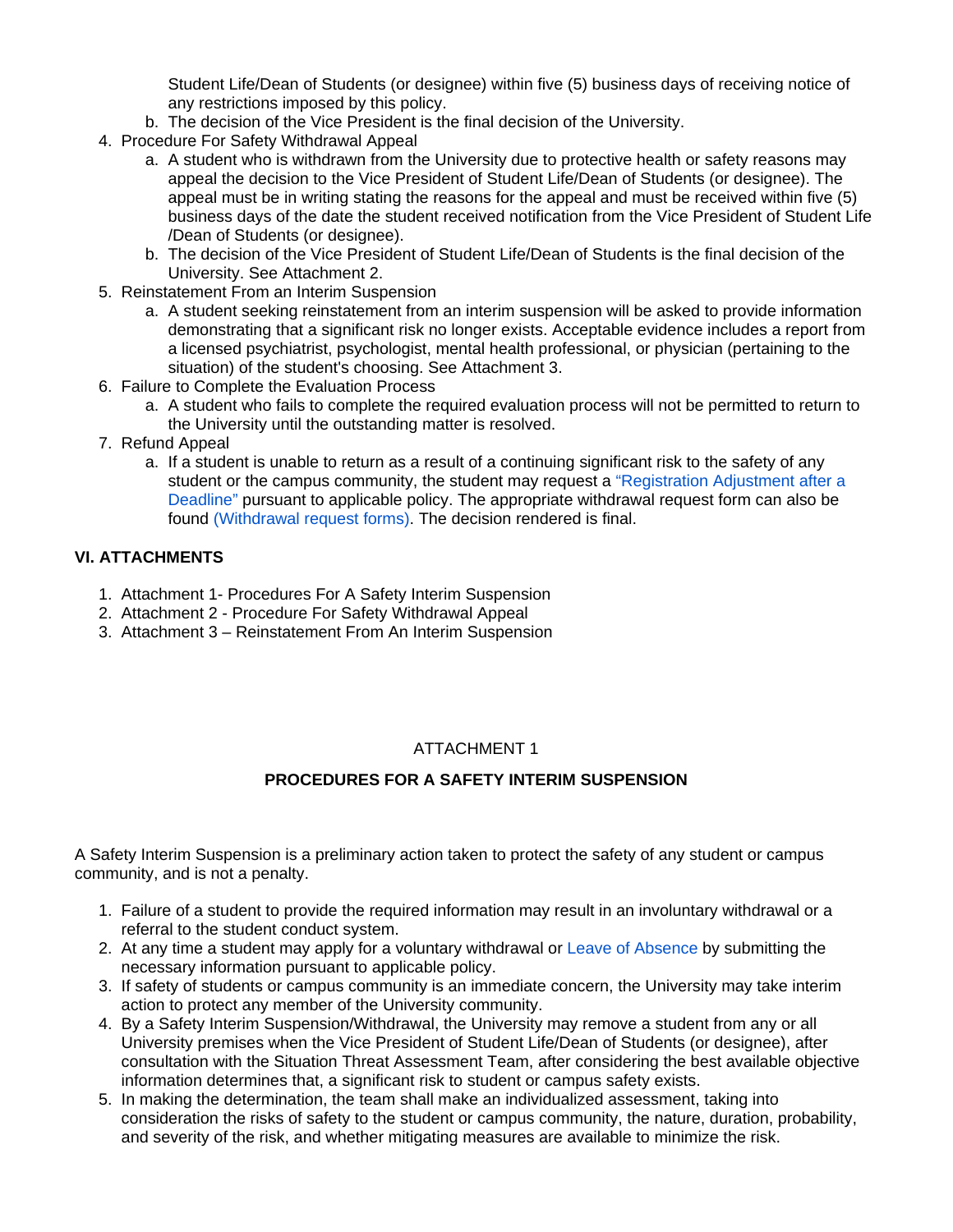- 6. The student will receive notice of the interim action and be advised of the information relied upon by the University.
- 7. The Vice President of Student Life/Dean of Students (or designee) will communicate the interim action with the instructors of the student's currently enrolled courses and appropriate offices that the student is not permitted to attend class, be on university property, complete assignments, or conduct university business until the interim suspension has been resolved.
- 8. A student seeking reinstatement from an interim suspension will be asked to provide information demonstrating that a significant risk no longer exists.
- 9. Acceptable evidence includes a report from a licensed psychiatrist, psychologist, mental health professional, or physician (pertaining to the situation) of the student's choosing which states that the student is able to safely return to the educational environment and can engage in the following activities without creating a significant risk to safety of student or campus community:
	- a. Attend class;
	- b. Perform assigned tasks; and
	- c. If assigned to a residence area, live under only very general supervision and in the company of one or more students.
	- d. Other evidence may also be acceptable on an individual basis.
- 10. If a student's return is conditioned upon accommodations, the report from the health care provider should outline the accommodations requested.
- 11. The Vice President of Student Life/Dean of Students will review the report from a licensed psychiatrist, psychologist, mental health professional, or physician and in consultation with the Situation Threat Assessment Team, will determine the conditions of approval to return to campus, regarding the student's continued attendance and any conditions which should apply to that attendance, including the matter of the student's place of residence. If necessary, and with the student's written consent, the University's psychiatrist, psychologist, or health care professional may consult directly with the evaluating psychiatrist, psychologist, or physician.
- 12. The student will be promptly notified of the University's decision of the student's ability to return and any conditions on such return within three (5) business days of submission of medical documentation or appropriate evidence that a significant risk to safety no longer exists.
- 13. In some cases, where a significant risk to the safety of students and the campus community will continue indefinitely, a student's status will remain withdrawn. In such cases, the student will be notified. If the student is required to withdraw from some or all classes as a result of a continued significant risk to safety or for other reasons associated with this policy, a grade of W, administratively assigned, will be reflected on the transcript for those particular courses. The student will also be advised concerning the date when a petition for reinstatement will be considered along with any conditions for reinstatement.
- 14. During the Safety Interim Suspension process, a representative of the University may contact the student's parents or legal guardians, if deemed appropriate, and in accordance with FERPA.
- 15. In the case of a Global Learning and Partnership student warranting a safety interim suspension, the Vice President of Student Life/Dean of Students will inform Rowan Global Learning and Partnerships administrators, as needed, regarding any safety interim suspension or withdrawal or reinstatement that concern Rowan Global undergraduate, post-bac, or graduate-level students.

# ATTACHMENT 2

# **PROCEDURE FOR SAFETY WITHDRAWAL APPEAL**

A student who is withdrawn from the University due to protective health or safety reasons may appeal the decision to the Vice President of Student Life/Dean of Students (or designee).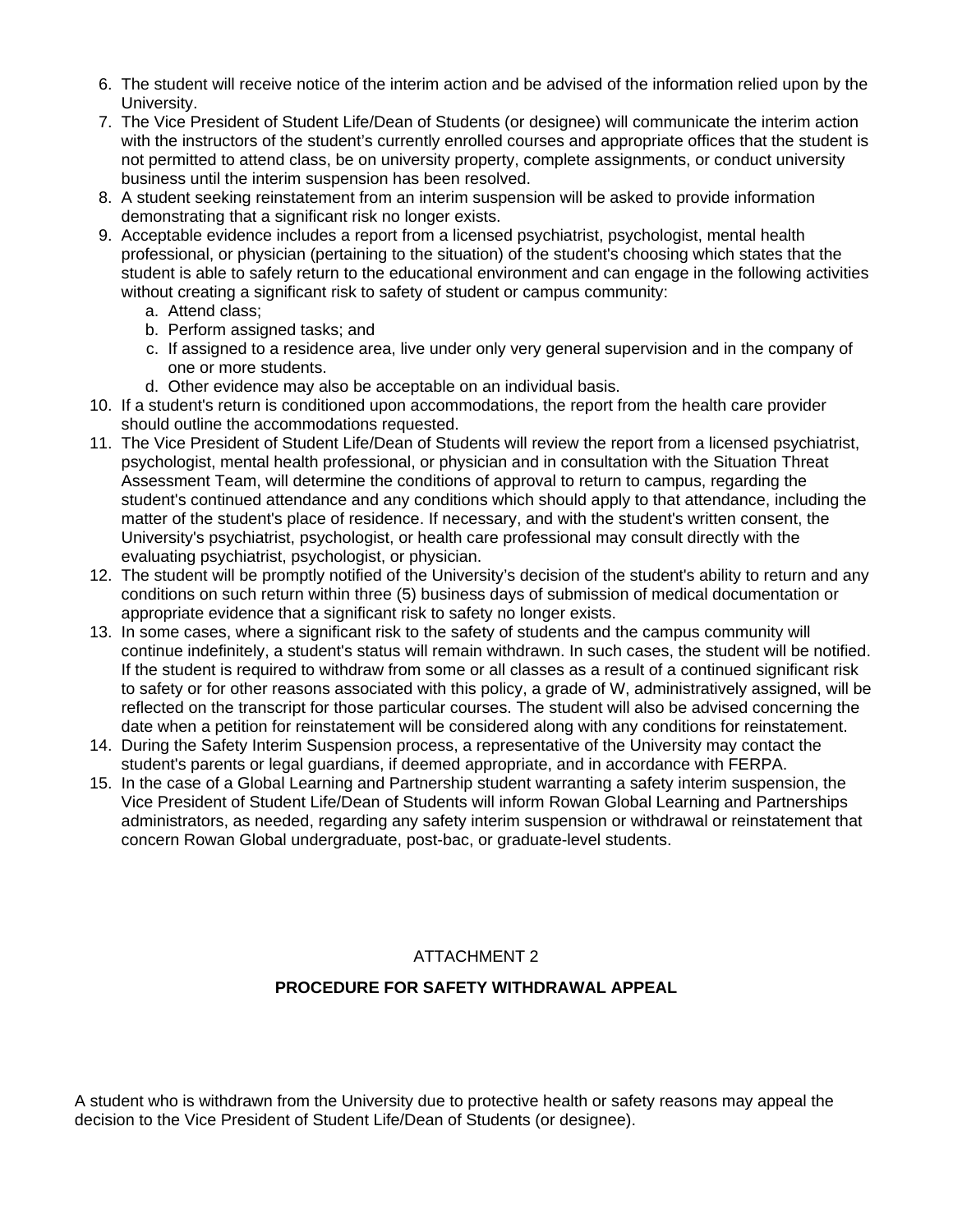- 1. The appeal must be in writing stating the reasons for the appeal and must be received within five (5) business days of the date the student received notification from the Vice President of Student Life/Dean of Students (or designee).
- 2. The Vice President of Student Life/Dean of Students (or designee) will conduct a review within five (5) business days of receipt of the written request unless extended by the President of the University.
- 3. Prior to the review, the student will be provided with all the following:
	- a. The opportunity to review any psychological or medical evaluations or other evidence relied upon by the Vice President of Student Life/Dean of Students (or designee);
	- b. A written statement providing an explanation of the reasons for involuntary safety withdrawal and the information relied upon; and,
	- c. The opportunity to be assisted by an appropriate advisor at the proceeding who may be a parent /legal guardian, a professional of the student's choice, or legal counsel. Following the review, the Vice President of Student Life/Dean of Students (or designee) will determine whether to:
		- i. Uphold the withdrawal.
		- ii. Reinstate the student with appropriate accommodations and/or subject to specified conditions as dictated by the individualized needs of the student.
	- d. A written decision providing reasons and any conditions will be issued to the student within five (5) business days of the conclusion of the review unless extended by the President of the University.
	- e. The decision of the Vice President of Student Life/Dean of Students is the final decision of the **University**

# ATTACHMENT 3

# **REINSTATEMENT FROM AN INTERIM SUSPENSION**

- 1. A student seeking reinstatement from an interim suspension will be asked to provide information demonstrating that a significant risk no longer exists.
- 2. Acceptable evidence includes a report from a licensed psychiatrist, psychologist, or physician (pertaining to the situation) of the student's choosing which states that the student is able to safely return to the educational environment and can engage in the following activities without creating a significant risk to safety of student or campus community:
	- a. Attend class;
	- b. Perform assigned tasks; and
	- c. If assigned to a residence area, live under only very general supervision and in the company of one or more students.
	- d. Other evidence may also be acceptable on an individual basis.
- 3. If a student's return is conditioned upon accommodations, the report from the health care provider should outline the accommodations requested.
- 4. The University's licensed psychiatrist, psychologist, or health care professional will review the report and meet with the student. If necessary, and with the student's written consent, the University's psychiatrist, psychologist, or health care professional may consult directly with the evaluating psychiatrist, psychologist, or physician.
- 5. After the review, the University's licensed psychiatrist, psychologist, or health care professional will then make a written recommendation regarding the student's continued attendance and any conditions which should apply to that attendance, including the matter of the student's place of residence.
- 6. The student will be promptly notified of the student's ability to return and any conditions on such return within five (5) business days of submission of medical documentation or appropriate evidence that a significant risk to safety no longer exists. In some cases, where a significant risk to the safety of students and the campus community will continue indefinitely, a student's status will remain withdrawn. In such cases, the student will be notified.